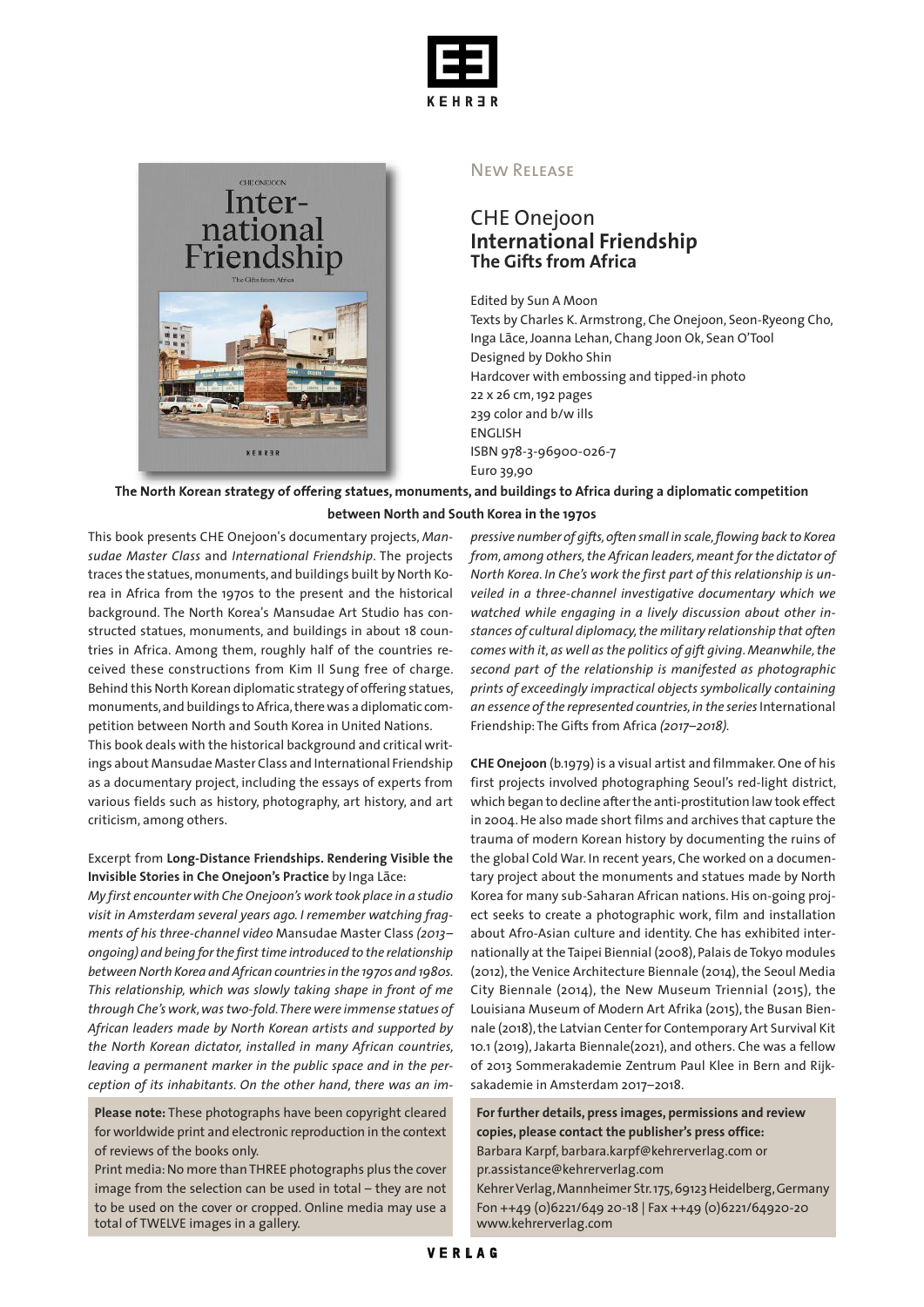

# **Press images**



01\_*Bust of former President Laurent Kabila,sculpted in 2002* Kinshasa,DR Congo, 2013 © CHE Onejoon



02\_*Statue of DR Congo's first Prime Minister Patrice Lumumba,sculpted in 2002* Kinshasa,DR Congo, 2013 © CHE Onejoon



03\_*Iavoloha Palace, built in the 1970s* Antananarivo, Madagascar, 2015 © CHE Onejoon



04\_*Glory to the Heroes, Independence Memorial Museum* Windhoek, Namibia, 2015 © CHE Onejoon



05\_*Statue of Former Vice-President Joshua Nkomo,rebuilt by Zimbabwean Artist in 2014*. Bulawayo, Zimbabwe, 2015 © CHE Onejoon



06\_*Site of Demolished Statue of Former Vice-President Joshua Nkomo,removed in 2011*. Bulawayo, Zimbabwe, 2013 © CHE Onejoon